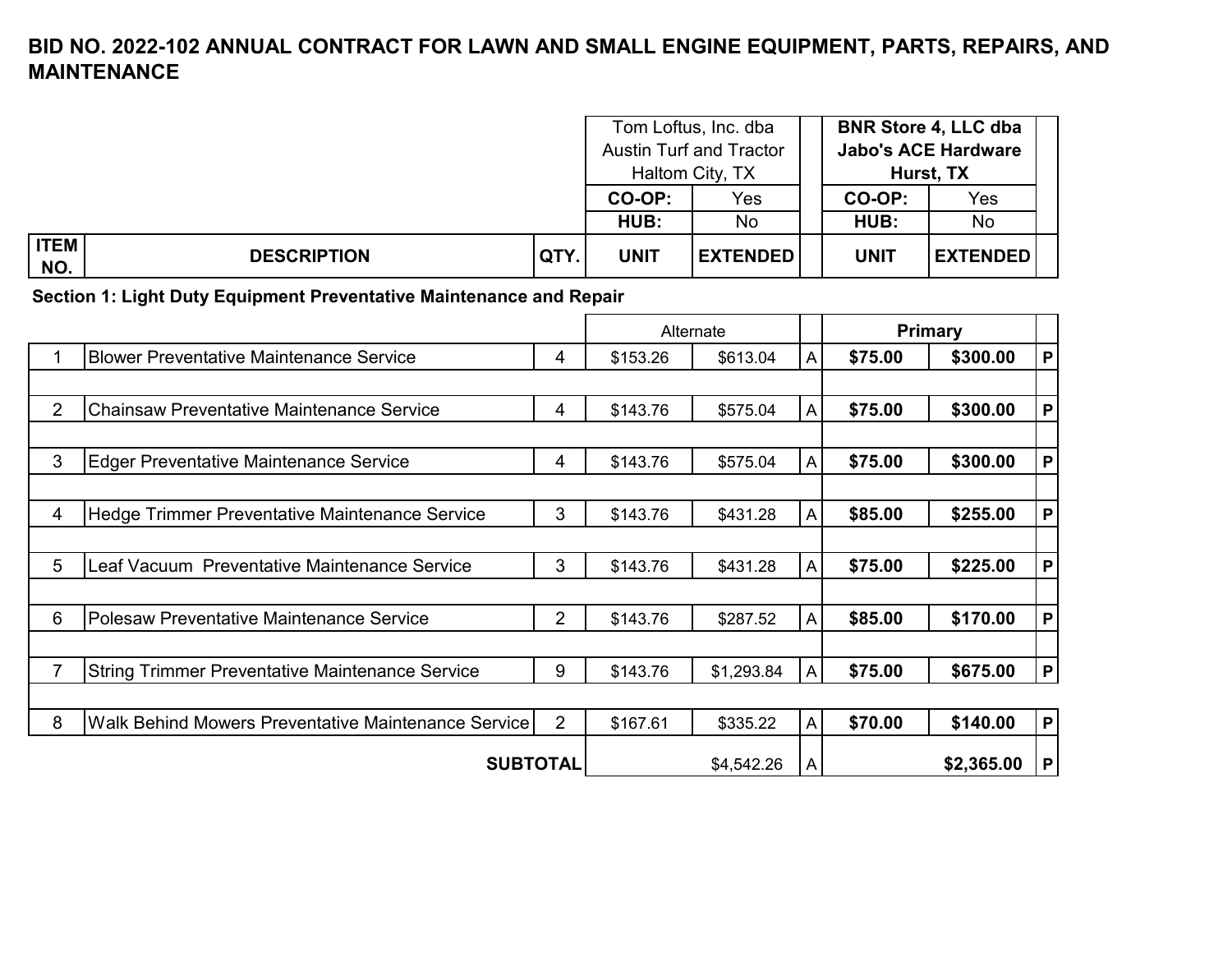| <b>Section 1: Hourly Rates</b> |      | Alternate   |                                                                           | <b>Primary</b>                                                         |                 |
|--------------------------------|------|-------------|---------------------------------------------------------------------------|------------------------------------------------------------------------|-----------------|
|                                |      |             | Tom Loftus, Inc. dba<br><b>Austin Turf and Tractor</b><br>Haltom City, TX | <b>BNR Store 4, LLC dba</b><br><b>Jabo's ACE Hardware</b><br>Hurst, TX |                 |
|                                |      | CO-OP:      | Yes                                                                       | Yes<br>CO-OP:                                                          |                 |
|                                |      | HUB:        | No                                                                        | HUB:                                                                   | No              |
| <b>ITEM</b>                    |      |             |                                                                           |                                                                        |                 |
| <b>DESCRIPTION</b><br>NO.      | QTY. | <b>UNIT</b> | <b>EXTENDED</b>                                                           | <b>UNIT</b>                                                            | <b>EXTENDED</b> |

#### **Section I: Hourly Rates**

|   | Hourly Labor Rate Mon - Fri 8:00 am to 5:00 pm | 20 | \$120.00   | \$2,400.00 | A            | \$62.50    | \$1,250.00 | P            |
|---|------------------------------------------------|----|------------|------------|--------------|------------|------------|--------------|
| 2 | Hourly Labor Rate Mon - Fri 5:01 pm to 7:59 am |    | \$135.00   | \$135.00   | $\mathsf{A}$ | \$62.50    | \$62.50    | $\mathsf{P}$ |
| 3 | Hourly Labor Rate Weekends & Vendor Holidays   |    | \$150.00   | \$150.00   | A            | \$62.50    | \$62.50    | P            |
| 4 | <b>Parts Mark-Up</b>                           |    | $0\%$      |            |              | 50%        |            | P            |
| 5 | Maximum Response Time for Standard Call        |    |            | 3-5 Days   |              |            | 3 Weeks    | P            |
| 6 | Maximum Response Time for Emergency Call       |    | 1-3 Days   |            |              |            | 2 Weeks    | P            |
|   | <b>SUBTOTAL</b>                                |    | \$2,685.00 |            |              | \$1,375.00 |            | P.           |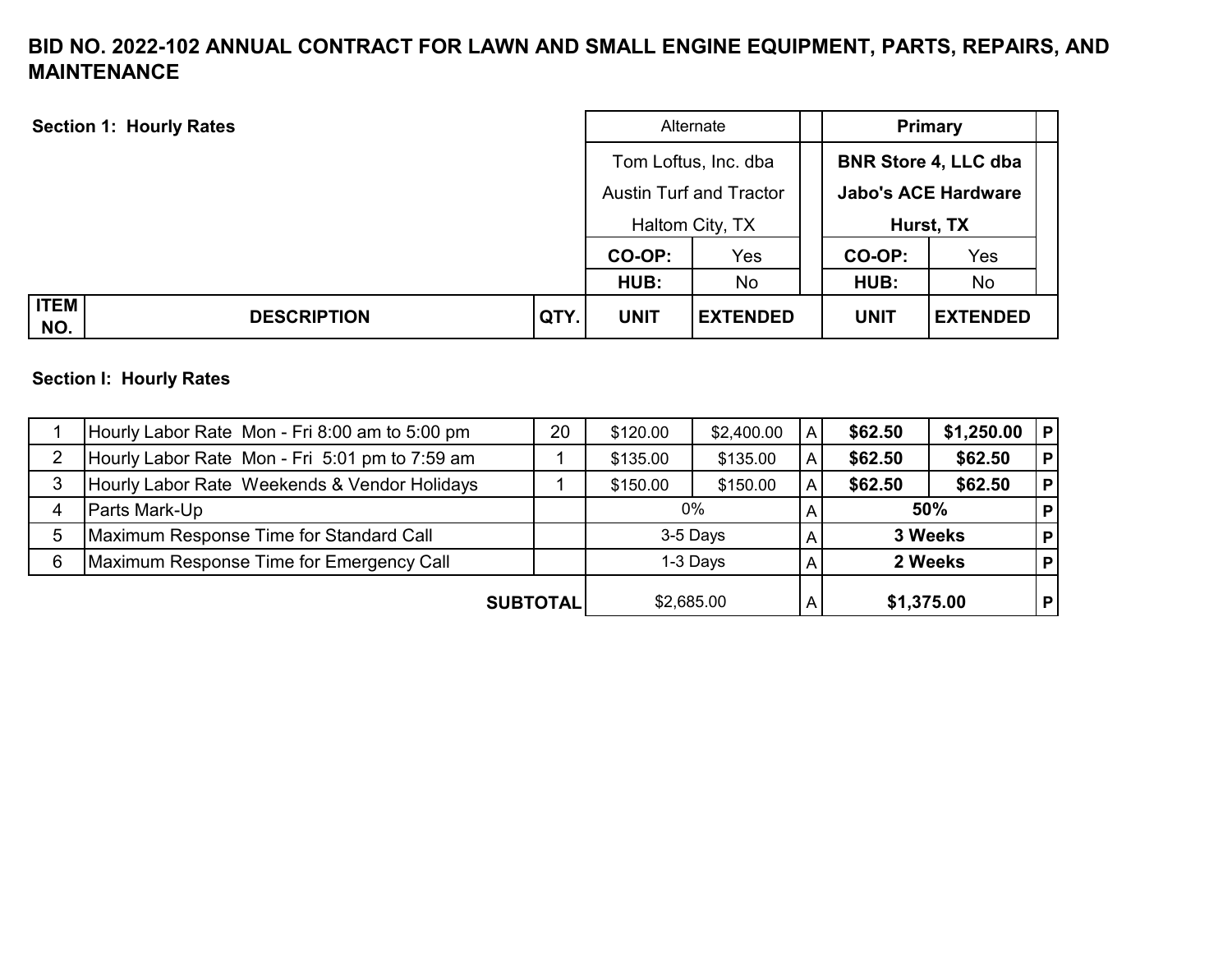**Section 2: Medium Duty Equipment Preventative Maintenance and Repair**

|                    |                    |      |                                | Primary              |                     |                      |
|--------------------|--------------------|------|--------------------------------|----------------------|---------------------|----------------------|
|                    |                    |      |                                | Tom Loftus, Inc. dba |                     | BNR Store 4, LLC dba |
|                    |                    |      | <b>Austin Turf and Tractor</b> |                      | Jabo's ACE Hardware |                      |
|                    |                    |      | <b>Haltom City, TX</b>         |                      | Hurst, TX           |                      |
|                    |                    |      | CO-OP:<br><b>Yes</b>           |                      | CO-OP:              | Yes                  |
|                    |                    |      | HUB:                           | <b>No</b>            | HUB:                | No                   |
|                    |                    |      | <b>Primary</b>                 |                      |                     |                      |
| <b>ITEM</b><br>NO. | <b>DESCRIPTION</b> | QTY. | <b>UNIT</b>                    | <b>EXTENDED</b>      | <b>UNIT</b>         | <b>EXTENDED</b>      |

|                 | Backhoe Preventative Maintenance Service                  |   | \$964.88       | \$964.88   | P | No Bid | No Bid |
|-----------------|-----------------------------------------------------------|---|----------------|------------|---|--------|--------|
|                 |                                                           |   |                |            |   |        |        |
| 2               | Riding Lawn Mower Preventative Maintenance Service        | 6 | \$497.58       | \$2,985.48 | P | No Bid | No Bid |
|                 |                                                           |   |                |            |   |        |        |
| 3               | <b>Tractor Equipment Preventative Maintenance Service</b> | 2 | \$1,194.91     | \$2,389.82 |   | No Bid | No Bid |
|                 |                                                           |   |                |            |   |        |        |
| 4               | Utility Vehicle Preventative Maintenance Service          | 8 | \$553.20       | \$4,425.60 | P | No Bid | No Bid |
|                 |                                                           |   |                |            |   |        |        |
| <b>SUBTOTAL</b> |                                                           |   | $$10,765.78$ P |            |   | No Bid |        |

#### **Section 2: Hourly Rates**

|                | Hourly Labor Rate Mon - Fri 8:00 am to 5:00 pm | 20 | \$2,400.00<br>\$120.00 |            | P | No Bid | No Bid |
|----------------|------------------------------------------------|----|------------------------|------------|---|--------|--------|
| $\overline{2}$ | Hourly Labor Rate Mon - Fri 5:01 pm to 7:59 am |    | \$135.00               | \$135.00   | Р | No Bid | No Bid |
| 3              | Hourly Labor Rate Weekends & Vendor Holidays   |    | \$150.00               | \$150.00   | P | No Bid | No Bid |
|                | Parts Mark-Up                                  |    | $0\%$                  |            | P | No Bid |        |
| 5              | Maximum Response Time for Standard Call        |    | 3-5 Days               |            | P | No Bid |        |
| 6              | Maximum Response Time for Emergency Call       |    |                        | 1-3 Days   | P | No Bid |        |
|                | <b>SUBTOTAL</b>                                |    |                        | \$2,685.00 |   |        | No Bid |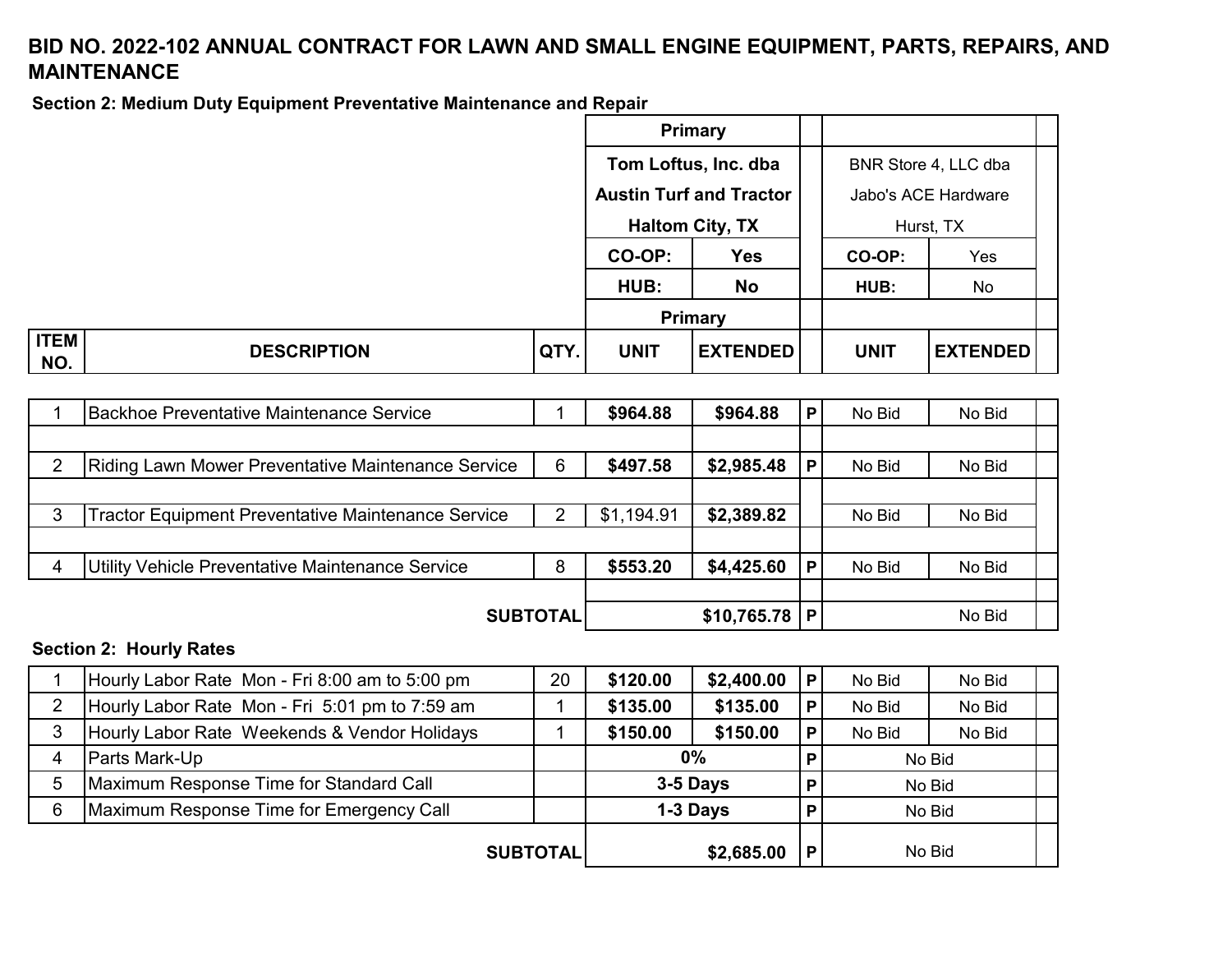| Tom Loftus, Inc. dba           |     |  | <b>BNR Store 4, LLC dba</b> |     |  |
|--------------------------------|-----|--|-----------------------------|-----|--|
| <b>Austin Turf and Tractor</b> |     |  | <b>Jabo's ACE Hardware</b>  |     |  |
| Haltom City, TX                |     |  | Hurst, TX                   |     |  |
| CO-OP:                         | Yes |  | CO-OP:                      | Yes |  |
| <b>HUB:</b>                    | N٥  |  | <b>HUB:</b>                 | N٥  |  |

| <b>TOTAL SECTION 1: LIGHT DUTY</b>  | \$4,542.26  | A | \$2,365.00 | P |
|-------------------------------------|-------------|---|------------|---|
|                                     |             |   |            |   |
| <b>TOTAL SECTION 1: RATES</b>       | \$2,685.00  | Α | \$1,375.00 | P |
|                                     |             |   |            |   |
| <b>TOTAL SECTION 2: MEDIUM DUTY</b> | \$10,765.78 | P | No Bid     |   |
|                                     |             |   |            |   |
| <b>TOTAL SECTION 2: RATES</b>       | \$2,685.00  | P | No Bid     |   |
|                                     |             |   |            |   |
| <b>TOTAL BID PRICE</b>              | \$20,678.04 |   | \$3,740.00 |   |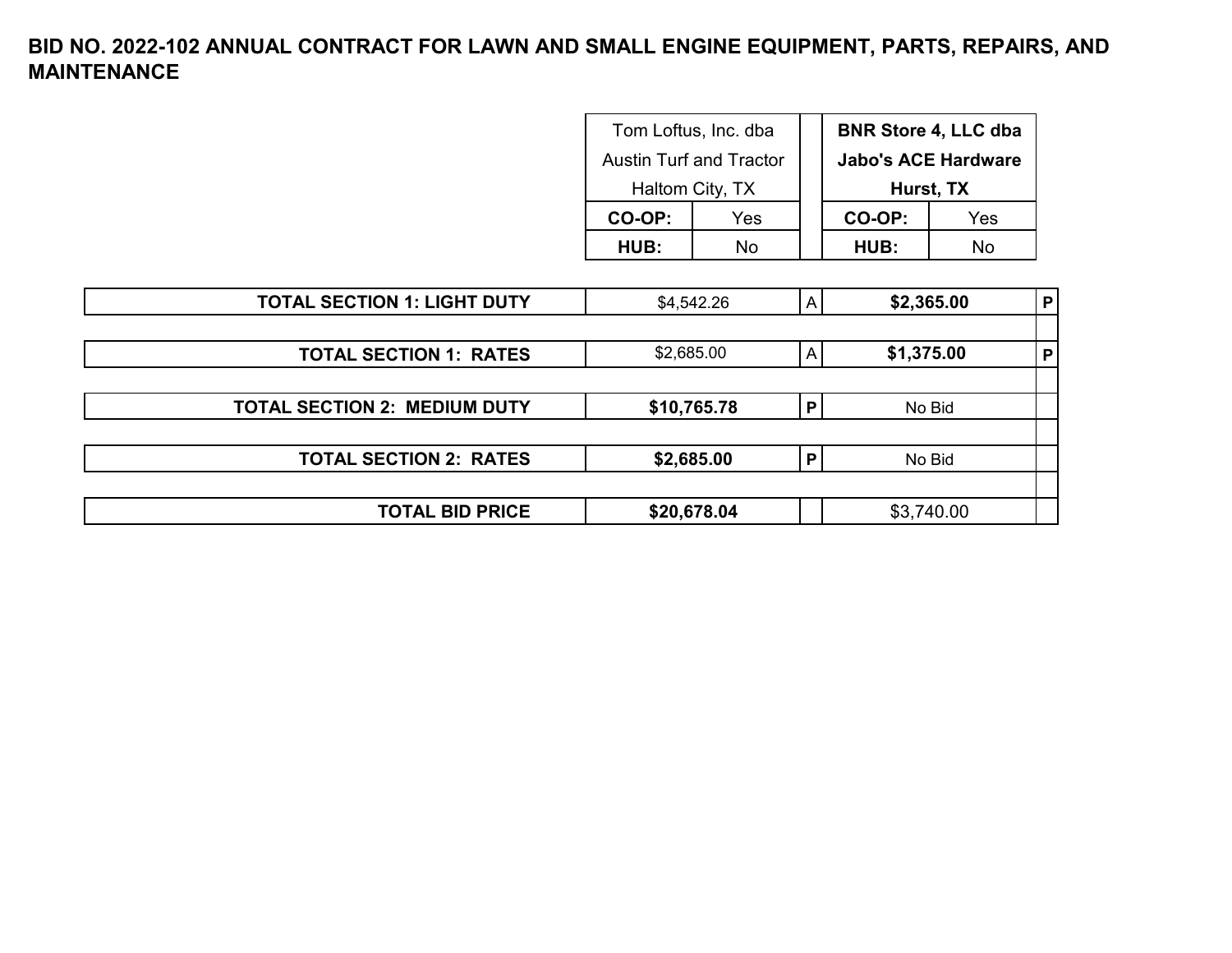|                                          |      |                | Secondary          |  |  |  |
|------------------------------------------|------|----------------|--------------------|--|--|--|
|                                          |      |                | Leonard's Farm and |  |  |  |
|                                          |      |                | Ranch Store, Inc.  |  |  |  |
|                                          |      | Fort Worth, TX |                    |  |  |  |
|                                          |      | CO-OP:         | Yes                |  |  |  |
|                                          |      | HUB:           | No                 |  |  |  |
| <b>ITEM</b><br><b>DESCRIPTION</b><br>NO. | QTY. | <b>UNIT</b>    | <b>EXTENDED</b>    |  |  |  |

**Section 1: Light Duty Equipment Preventative Maintenance and Repair**

|   | <b>Blower Preventative Maintenance Service</b>         | 4              | \$95.00    | \$380.00 | S             |
|---|--------------------------------------------------------|----------------|------------|----------|---------------|
|   |                                                        |                |            |          |               |
|   | <b>Chainsaw Preventative Maintenance Service</b>       | 4              | \$95.00    | \$380.00 | $\mathcal{S}$ |
|   |                                                        |                |            |          |               |
| 3 | <b>Edger Preventative Maintenance Service</b>          | 4              | \$95.00    | \$380.00 | S             |
|   |                                                        |                |            |          |               |
| 4 | Hedge Trimmer Preventative Maintenance Service         | 3              | \$142.50   | \$427.50 | $\mathsf S$   |
|   |                                                        |                |            |          |               |
| 5 | Leaf Vacuum Preventative Maintenance Service           | 3              | \$166.25   | \$498.75 | S             |
|   |                                                        |                |            |          |               |
| 6 | <b>Polesaw Preventative Maintenance Service</b>        | $\overline{2}$ | \$95.00    | \$190.00 | $\mathcal{S}$ |
|   |                                                        |                |            |          |               |
|   | <b>String Trimmer Preventative Maintenance Service</b> | 9              | \$95.00    | \$855.00 | S             |
|   |                                                        |                |            |          |               |
| 8 | Walk Behind Mowers Preventative Maintenance Service    | 2              | \$142.50   | \$285.00 | $\mathcal{S}$ |
|   | <b>SUBTOTAL</b>                                        |                | \$3,396.25 | S        |               |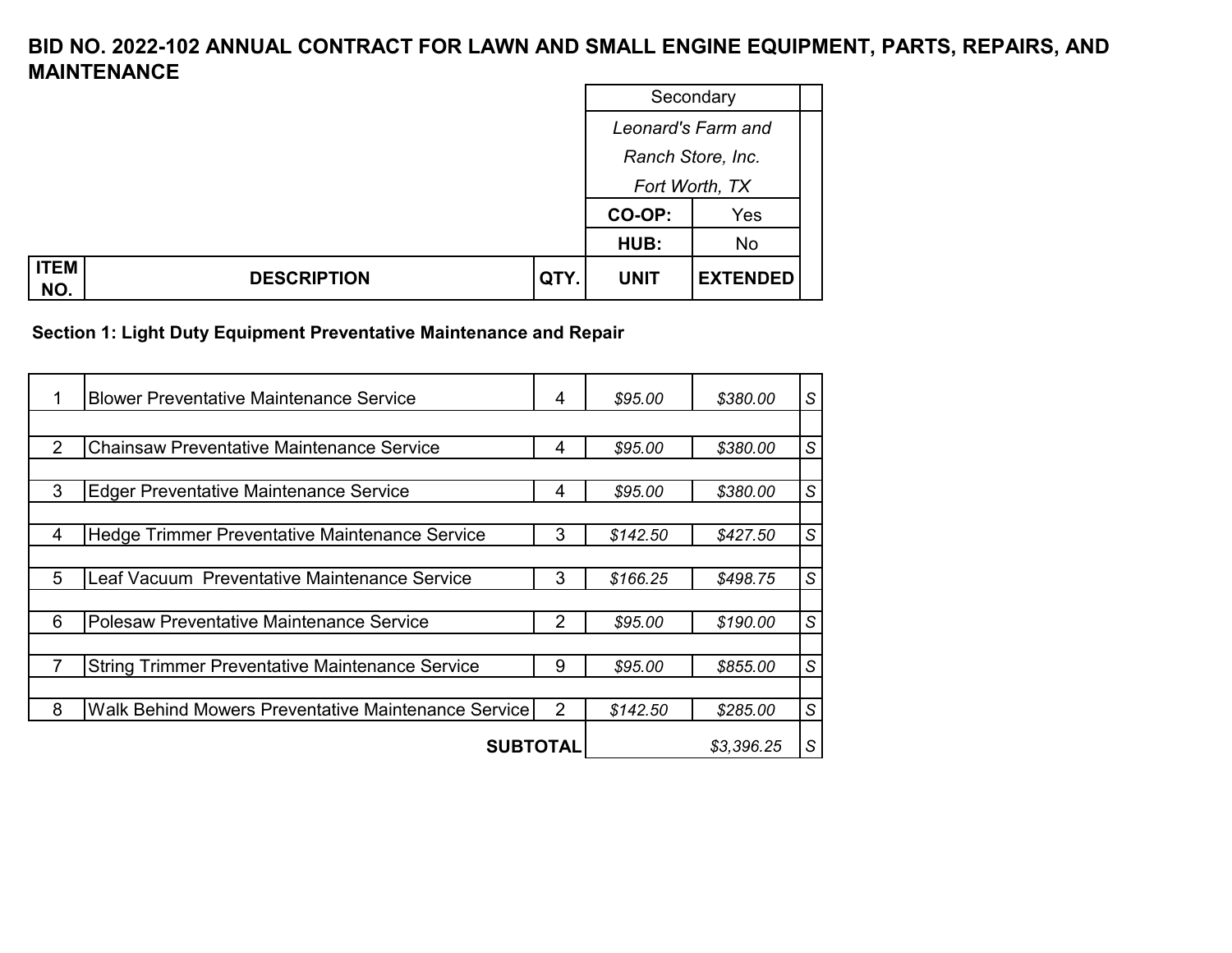| <b>ITEM</b><br>NO. | <b>DESCRIPTION</b>                             | QTY.       | <b>UNIT</b>    | <b>EXTENDED</b>    |   |
|--------------------|------------------------------------------------|------------|----------------|--------------------|---|
|                    | <b>Section 1: Hourly Rates</b>                 |            |                | Secondary          |   |
|                    |                                                |            |                | Leonard's Farm and |   |
|                    |                                                |            |                | Ranch Store, Inc.  |   |
|                    |                                                |            | Fort Worth, TX |                    |   |
|                    |                                                |            | CO-OP:         | <b>Yes</b>         |   |
|                    |                                                |            | HUB:           | No                 |   |
|                    | Hourly Labor Rate Mon - Fri 8:00 am to 5:00 pm | 20         | \$95.00        | \$1,900.00         | S |
| 2                  | Hourly Labor Rate Mon - Fri 5:01 pm to 7:59 am | 1          | \$142.50       | \$142.50           | S |
| 3                  | Hourly Labor Rate Weekends & Vendor Holidays   | 1          | \$190.00       | \$190.00           | S |
| 4                  | Parts Mark-Up                                  |            |                | 30%                | S |
| 5                  | Maximum Response Time for Standard Call        |            |                | 5-7 Days           | S |
| 6                  | Maximum Response Time for Emergency Call       |            |                | 2-3 Days           | S |
| <b>SUBTOTAL</b>    |                                                | \$2,232.50 |                | S                  |   |

# **Section 2: Medium Duty Equipment Preventative Maintenance and Repair**

| <b>ITEM</b><br>NO. | <b>DESCRIPTION</b>                                        | QTY. | <b>UNIT</b> | <b>EXTENDED</b> |  |
|--------------------|-----------------------------------------------------------|------|-------------|-----------------|--|
|                    |                                                           |      |             |                 |  |
|                    | <b>Backhoe Preventative Maintenance Service</b>           |      | No Bid      | No Bid          |  |
|                    |                                                           |      |             |                 |  |
| $\mathcal{P}$      | Riding Lawn Mower Preventative Maintenance Service        | 6    | No Bid      | No Bid          |  |
|                    |                                                           |      |             |                 |  |
| 3                  | <b>Tractor Equipment Preventative Maintenance Service</b> | 2    | No Bid      | No Bid          |  |
|                    |                                                           |      |             |                 |  |
|                    | Utility Vehicle Preventative Maintenance Service          | 8    | No Bid      | No Bid          |  |
|                    |                                                           |      |             |                 |  |
|                    | <b>SUBTOTAL</b>                                           |      | No Bid      | No Bid          |  |